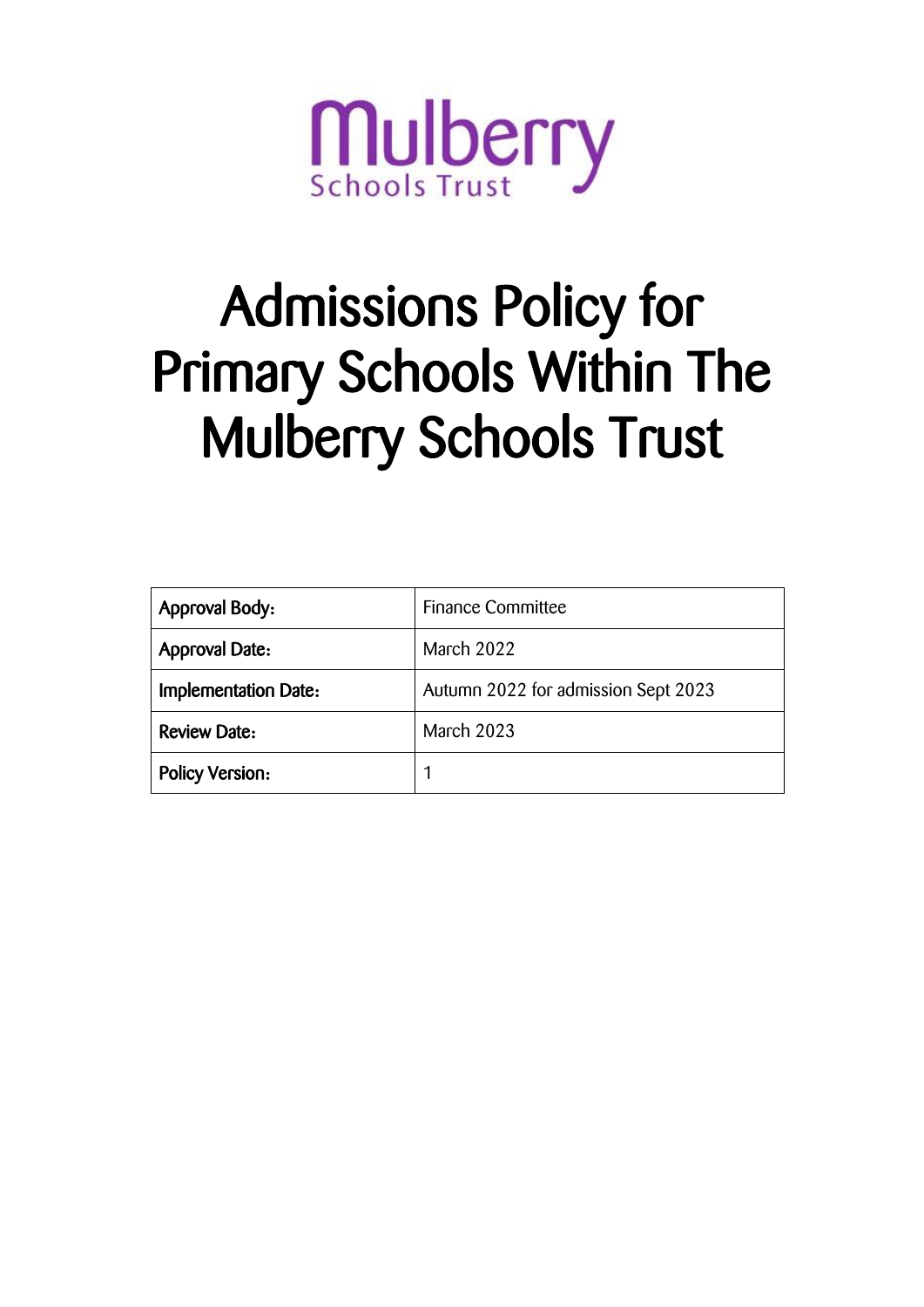

# Version Control

| <b>Version</b> | Reviewed | Changes since last version                                                                                                            |
|----------------|----------|---------------------------------------------------------------------------------------------------------------------------------------|
|                | Existing | The Trust has two primary schools in the family and has<br>$\bullet$<br>adopted London Borough of Tower Hamlets Admissions<br>Policy. |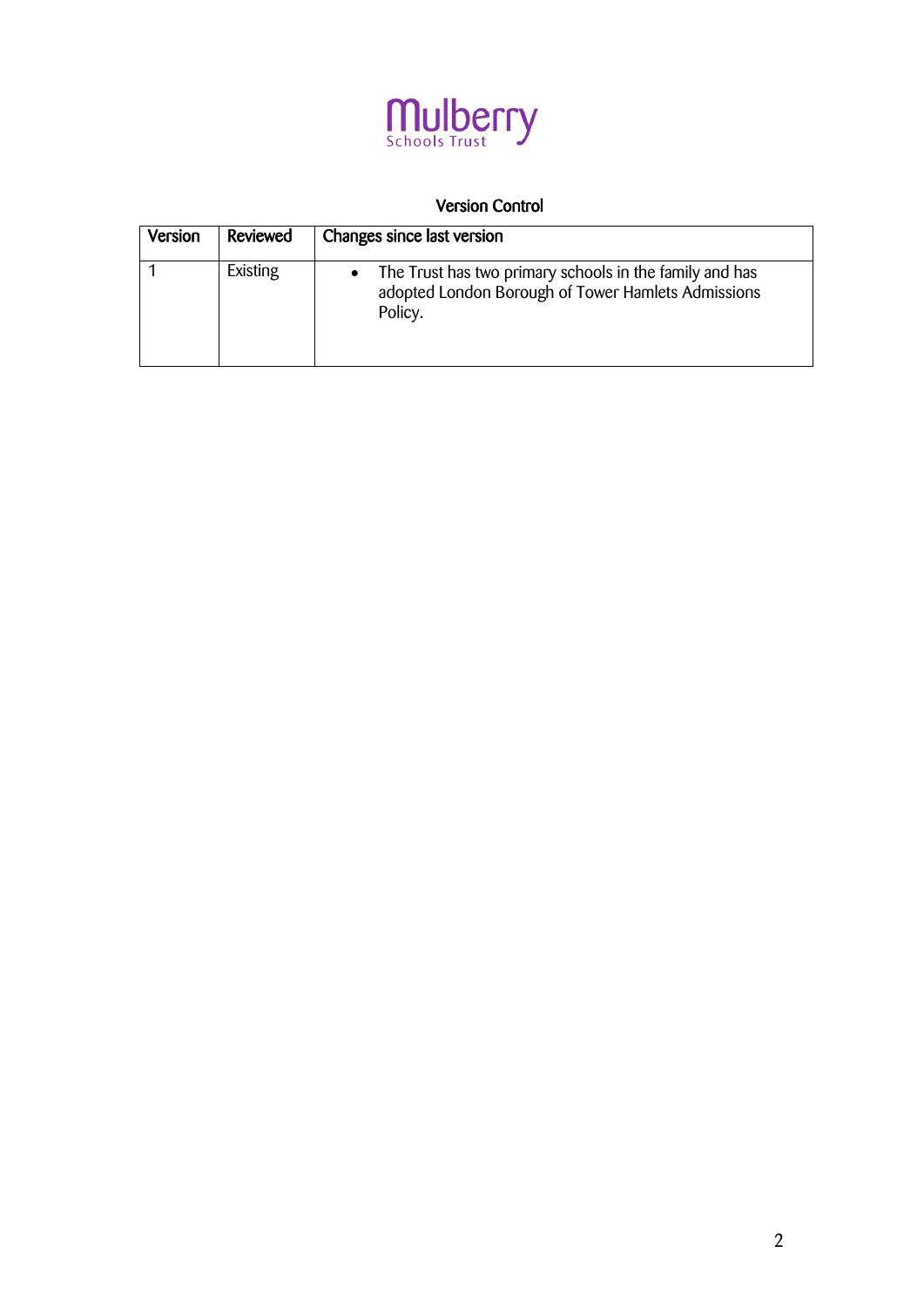

This policy has been adopted by the Mulberry Schools Trust from the Tower Hamlets 'Determined Admissions Policy for Community Primary Schools 2022/2023' and will be applied to Mulberry Canon Barnett Primary School and Mulberry Wood Wharf Primary School.

Tower Hamlets Council has consulted on behalf of the Mulberry Schools Trust. For further information on the consultation, please contact the Director of Governance and Development at the Mulberry Schools Trust.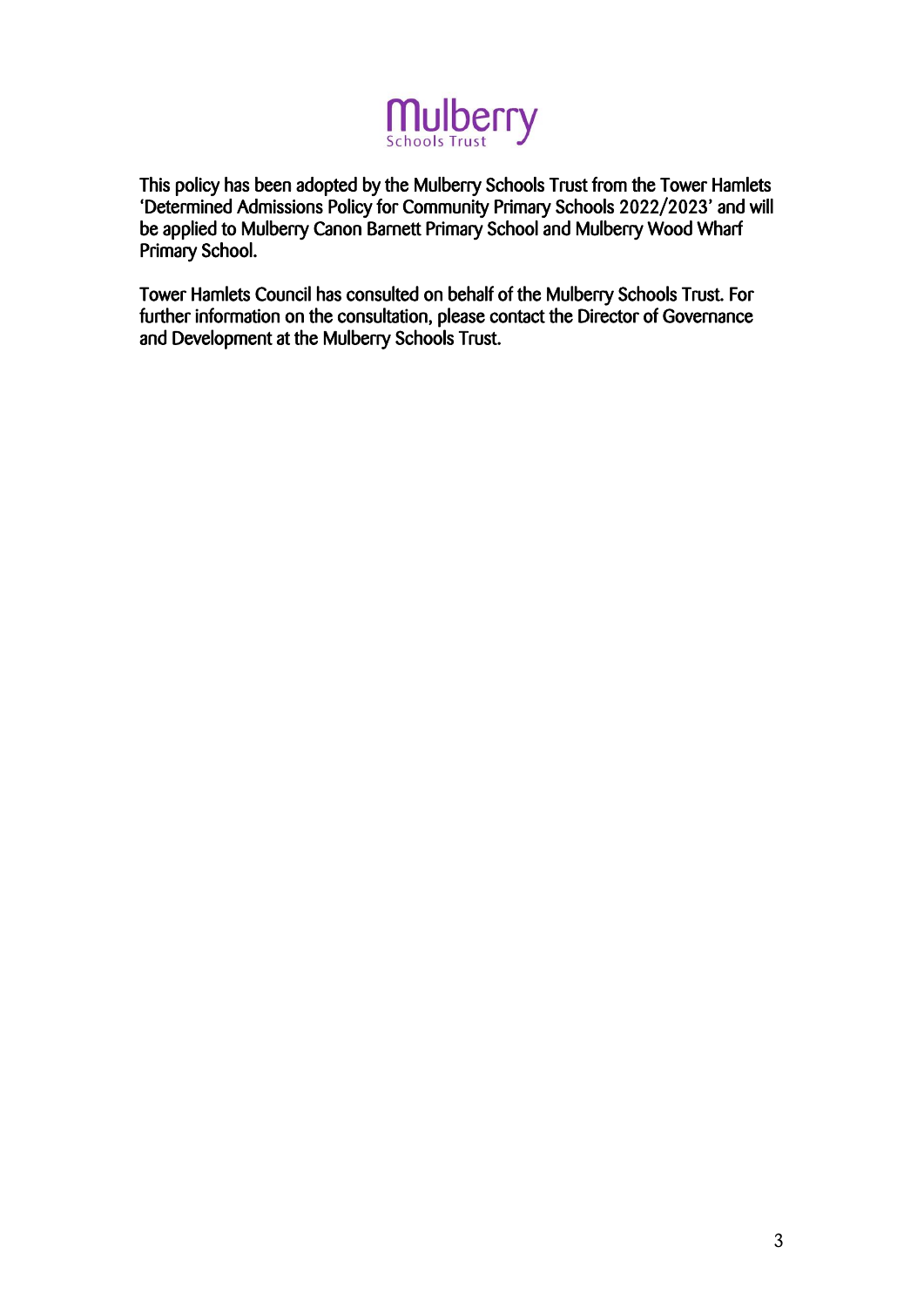

#### **1. Foreword**

- 1.1 Tower Hamlets Local Authority seeks to operate an admissions system that provides equal and fair opportunities to all applicants. This includes having due regard to children living in areas where there are limited options in applying for a local school place.
- 1.2 The Local Authority's community school admissions policy has been determined following approval by Corporate Director and Lead Cabinet Member. It is reviewed annually by the Tower Hamlets School Admission Forum, a group representative of all key stakeholders including parents, headteachers, school governors, diocesan bodies and community organisations.

#### **2. Children with Education, Health and Care Plans**

2.1 Children with an Education, Health and Care Plan naming the school applied to must be offered a place. This process is separate from the standard admission arrangements set out below.

## **3. Oversubscription Criteria**

- 3.1 In cases where a school is then oversubscribed places will be filled in the following priority order:
	- 1) Children looked after by the local authority including adopted children who were previously looked after and children who leave care under a special guardianship or residence order;
	- 2) Children for whom it is deemed there is strong medical or social reason to attend the school applied to **(See Note 1)**;
	- 3) Children living within the catchment area who have a sibling attending the school (including separate infants and junior schools) and who will continue to do so on the date of admission **(See Note 2)**;
	- 4) Children whose parent is a member of staff who has been employed by the Trust for two or more years at the time of application and/or children of a member of staff who has been recruited to fill a vacancy for which there is a demonstrable skill shortage **(See Note 3)**;
	- 5) Children who live within the catchment area of the school and for whom the school applied for is their nearest community school within the catchment area;
	- 6) Other children from within the catchment area of the school;
	- 7) Children living outside of the catchment area with a sibling at the school;
	- 8) Children living outside the catchment area.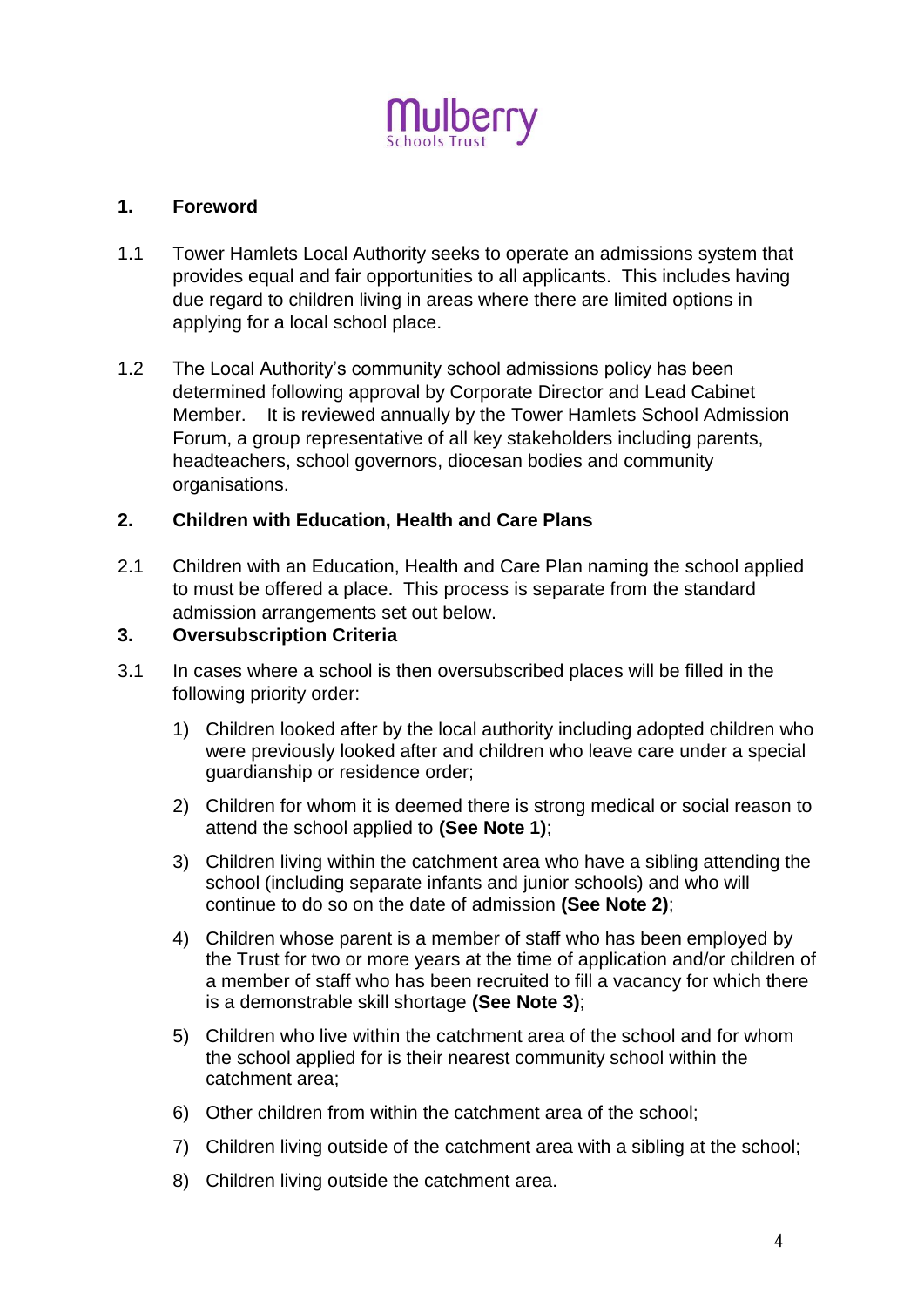

- 3.2 In the event of oversubscription within categories 4, 5, 6, 7 and 8 above, priority will be given to children who live closest to the school by the shortest walking distance. A digitised ordnance survey map is used to measure the distance from the home address to the school's designated official entrance.
- 3.3 **Note 1:** This can include the parents', carers' or other family members' medical conditions and the family's social needs. Parents must complete the relevant section on the application form and attach medical and/or social reports from a suitable professional (e.g. a doctor or social worker) to support the application.

**Note 2:** Includes the sibling of a child who does not live within the school's catchment area, but who was admitted on or before 22nd July 2021. For this purpose "sibling" means a whole, half or step-brother or step-sister resident at the same address.

**Note 3:** Priority will be limited to one place for each form of entry in any year, with an additional maximum limit dependant on the size of the school as follows:

| <b>Planned admissions number</b> | Max per year<br>group | Max per school |
|----------------------------------|-----------------------|----------------|
| 30 to 45 pupils                  |                       |                |
| 50 to 60 pupils                  |                       |                |
| 75 to 90 pupils                  |                       |                |

The staff applicant must complete the relevant section on the application form and attach documentation supporting admission on these grounds. It is the staff applicant's sole responsibility to provide this information. Without the provision of the relevant documents, the child will not be considered on these grounds.

# **4. Catchment Area**

4.1 The school catchment area is the defined area in which a school is located. It is generally bounded by major roads and/or railway/canal. The catchment area for each Tower Hamlets Community school is set by the Local Authority and is designed to ensure that each address in the borough falls into the catchment area of a local school. Details of the community schools within the catchment area for a particular address can be viewed on the Local Authority's website: http://www.towerhamlets.gov.uk/equalchance.

#### **5.0 Age of Admission**

5.1 Children born on and between 1 September 2017 and 31 August 2018 would normally start primary school in Reception in the school year beginning in September 2022. All Tower Hamlets infant and primary schools provide fulltime education for children offered a place in the Reception Year from the September following their fourth birthday.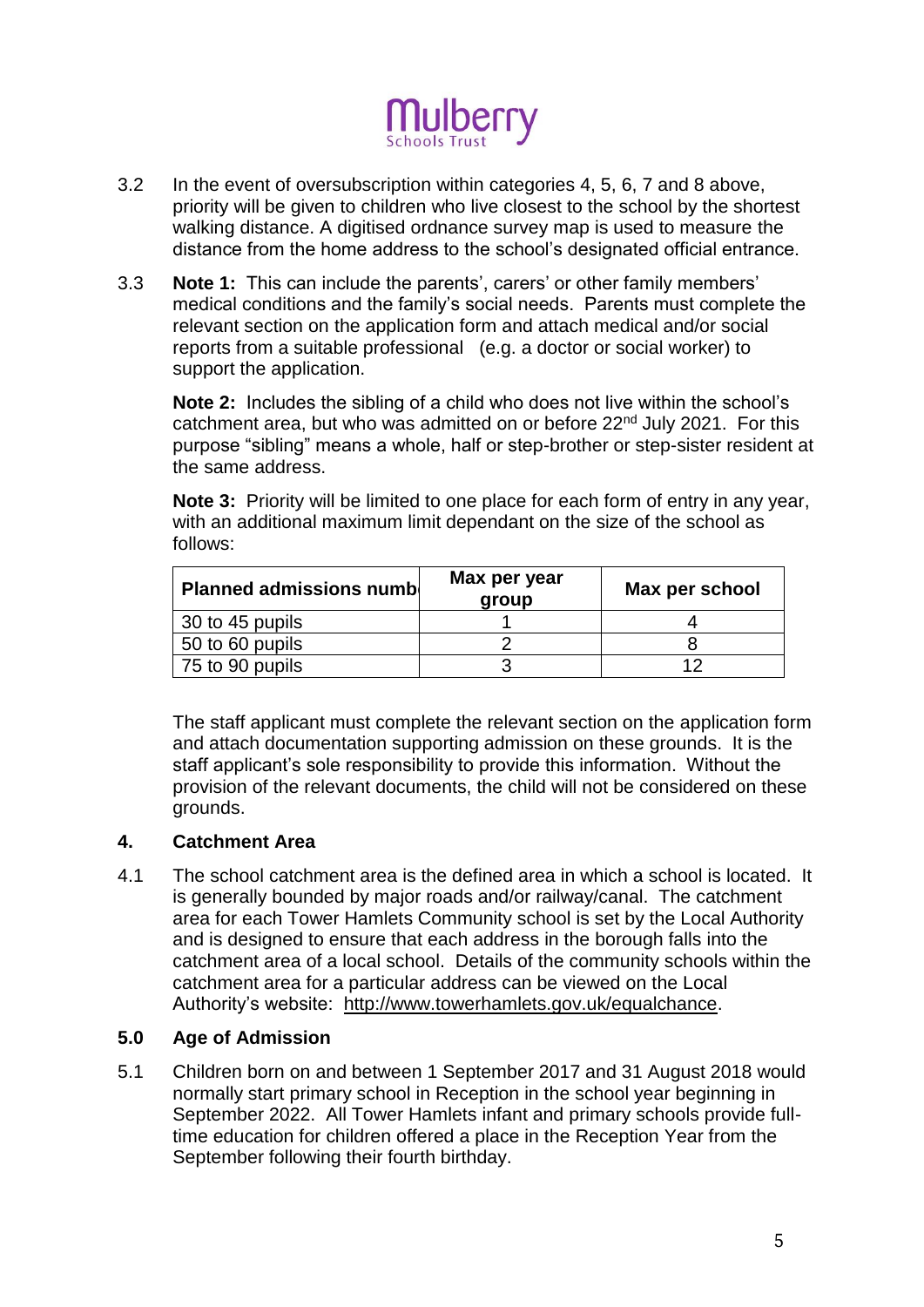

- 5.2 Parents can request that the date their child is admitted to school is deferred until later in the school year or until the child reaches compulsory school age during the school year. A child's attendance at school does not become compulsory until the start of the term following their fifth birthday. Where entry is deferred, the school will hold the place for that child and not offer it to another child. The parent would not however be able to defer entry beyond the beginning of the term after the child's fifth birthday, nor beyond the start of the summer term in the academic year for which the original application was accepted.
- 5.3 Where parents choose to defer entry, a school may reasonably expect that the child would start at the beginning of a new school term/half term. Where a parent of a 'summer-born' child (1 April – 31 August) wishes their child to start school in the autumn term following their fifth birthday, they will need to reapply for a place at the correct time.
- 5.4 It is the view of the Local Authority that children should start primary school with their normal age group. However, a parent may seek admission for their child outside the normal group; for example, if the child is gifted and talented or has been born prematurely. If a parent wishes to request for their child to be admitted outside of the normal age group, they should include a letter with their reception application and also provide a report from an appropriate education or health professional.

#### **6. Nursery Provision**

6.1 Some schools have a nursery class or deliver pre-school nursery education. The admission arrangements set out in this document do not apply to applications for the school's nursery. Parents of children who are admitted to a nursery provision at a school must apply in the normal way for a place at the school, if they want their child to transfer to the reception class. Attendance at the nursery or co-located children's centre will not guarantee admission to the school

# **7. Applying for a Place**

- 7.1 How to apply for a primary school place is set out in the Local Authority's school admissions booklet, 'Starting Primary School in Tower Hamlets'. Applications are then co-ordinated for all the schools in the Tower Hamlets area in accordance with the Authority's published scheme. The scheme can be viewed on the following webpage: http://www.towerhamlets.gov.uk/lgsl/1- 50/17\_schools/school\_admissions.aspx
- 7.2 The closing date for applications is **15 January 2022** and the date on which families are sent notification of the outcome is **19 April 2022.**

#### **8. Late Applications**

8.1 Applications received after the 15 January 2022 closing date will be treated as late applications unless there is evidence to show that the application or amendment could not reasonably have been made on time. A new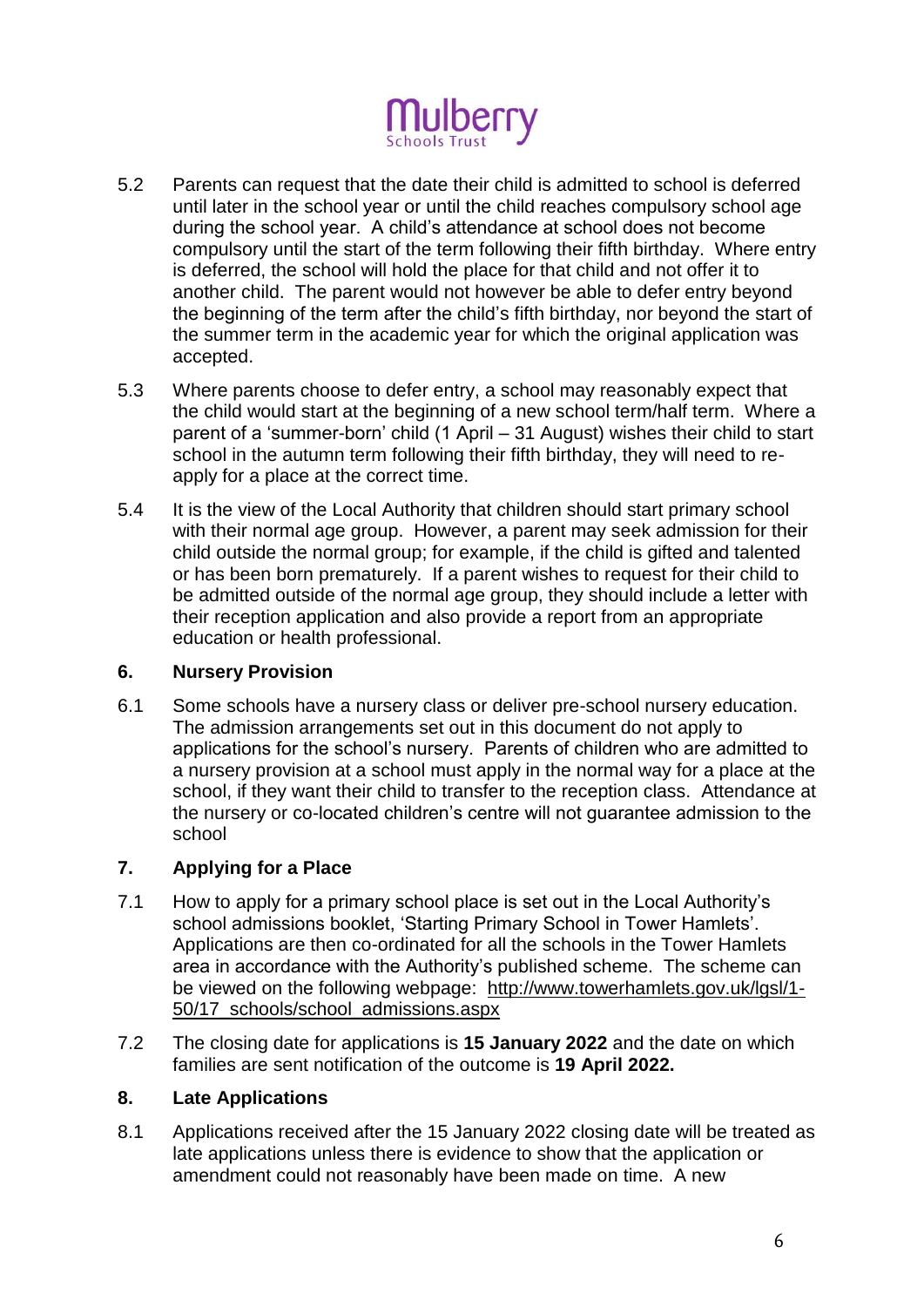

preference or change in the order of preferences will not be accepted after the closing date unless the circumstances are deemed to be exceptional. Late applications will be dealt with after all on time applications in the first round of offers on 15 April 2022. Where a school is oversubscribed late applications will be refused and placed on the waiting list in accordance with the admissions criteria.

8.2 Where the Local Authority has determined there are exceptional circumstances for the late submission of an application it will be treated as 'on time' and, where possible, considered alongside existing applications.

#### **9. Twins and Multiple Births**

9.1 For applications made in the normal admission round, if the last child to be offered a place is a twin and their sibling cannot be offered initially, the Local Authority will ensure both twins are offered a place. In the case of triplets or other multiple births, if the majority of children can be offered a place initially, the Local Authority will offer places to the remaining children. For example, if two triplets can be offered a place, the remaining child will also receive an offer of a place.

# **10. Waiting List**

10.1 The Local Authority's Pupil Services Team will hold waiting lists for all oversubscribed community schools until the end of the autumn term and continue to allocate places from these lists if spaces become available. Applicants will be ranked on these waiting lists in priority order, according to the school's admission criteria. The Local Authority will not maintain waiting lists beyond the end of the first term, but parents will have the opportunity to register their continued interest in a place. Please note that school transfers take place at the beginning of each term. The timetable is included in the guidance notes that accompany the In-Year Transfer form and can also be viewed on the Council website: www.towerhamlets.gov.uk/schooladmissions.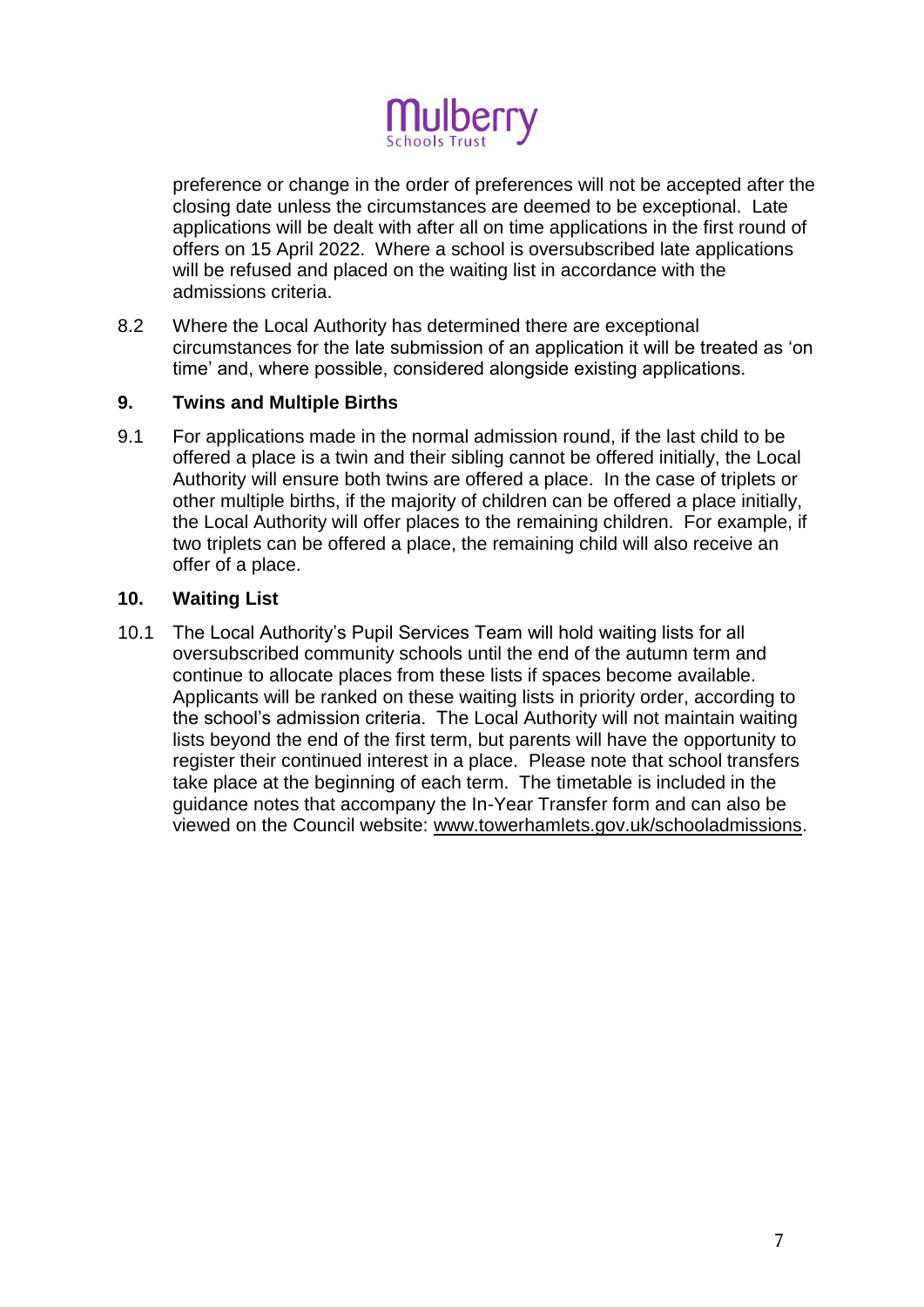

#### **11. Infant to Junior Applications**

11.1 Parents of children in Year 2 of an infant school must make an application to transfer to the linked junior school by 15 January 2022. A child is guaranteed a place at the linked junior school provided an application is made by the closing date and the child is still in attendance at the school. The application simply involves completing a form online via the E-admissions website. Parents who wish to apply for a Year 3 place at schools other than the linked junior school will need to complete the Local Authority's In-Year Transfer Form available from the School Admissions Website: www.towerhamlets.gov.uk/schooladmissions.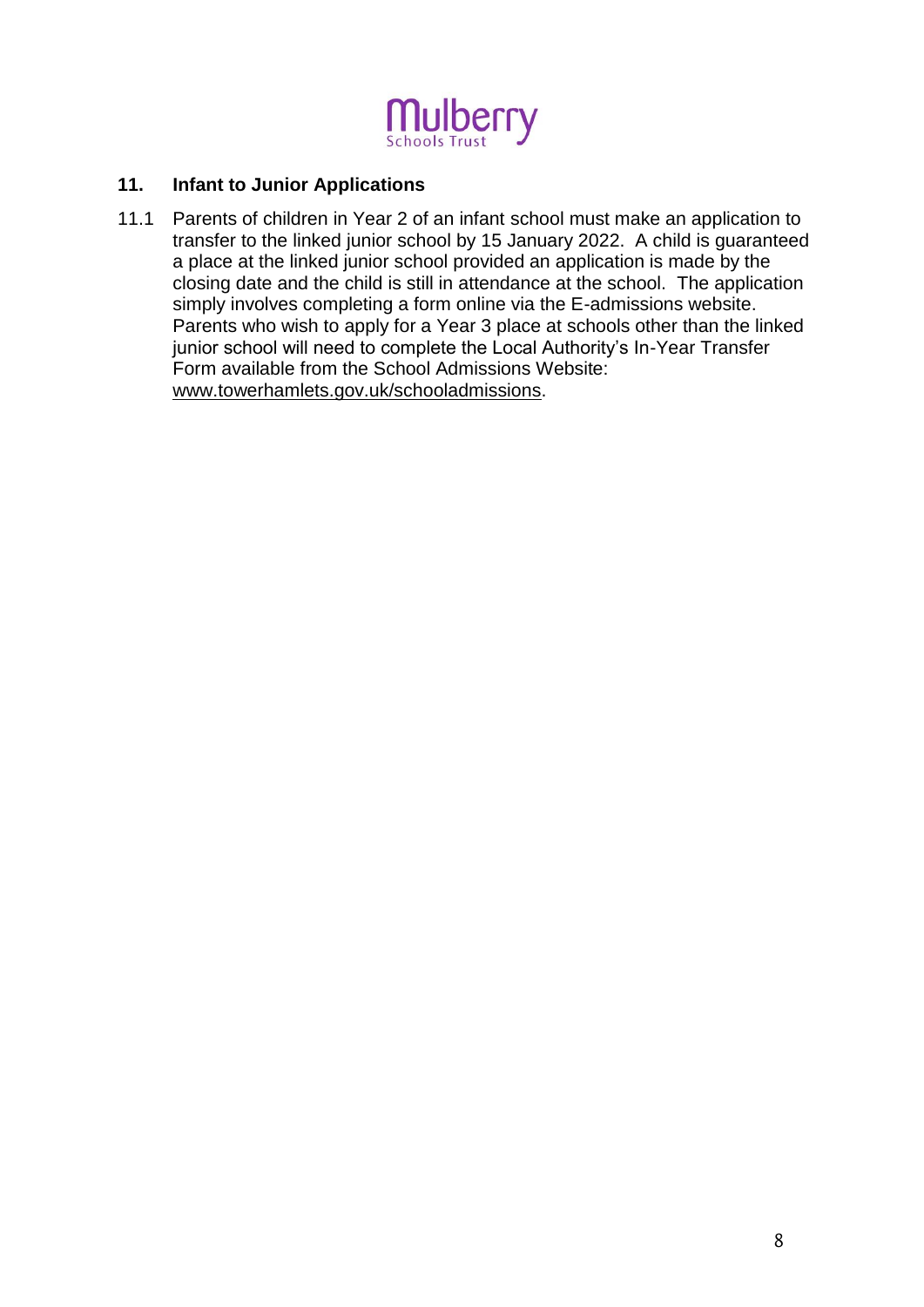

#### **Catchment Areas**



In accordance to the map set above by the Local Authority, Mulberry Wood Wharf Primary School is situated in catchment Area 4 (Isle of Dogs) and Mulberry Canon Barnett Primary School is situated in catchment Area 5 (Wapping).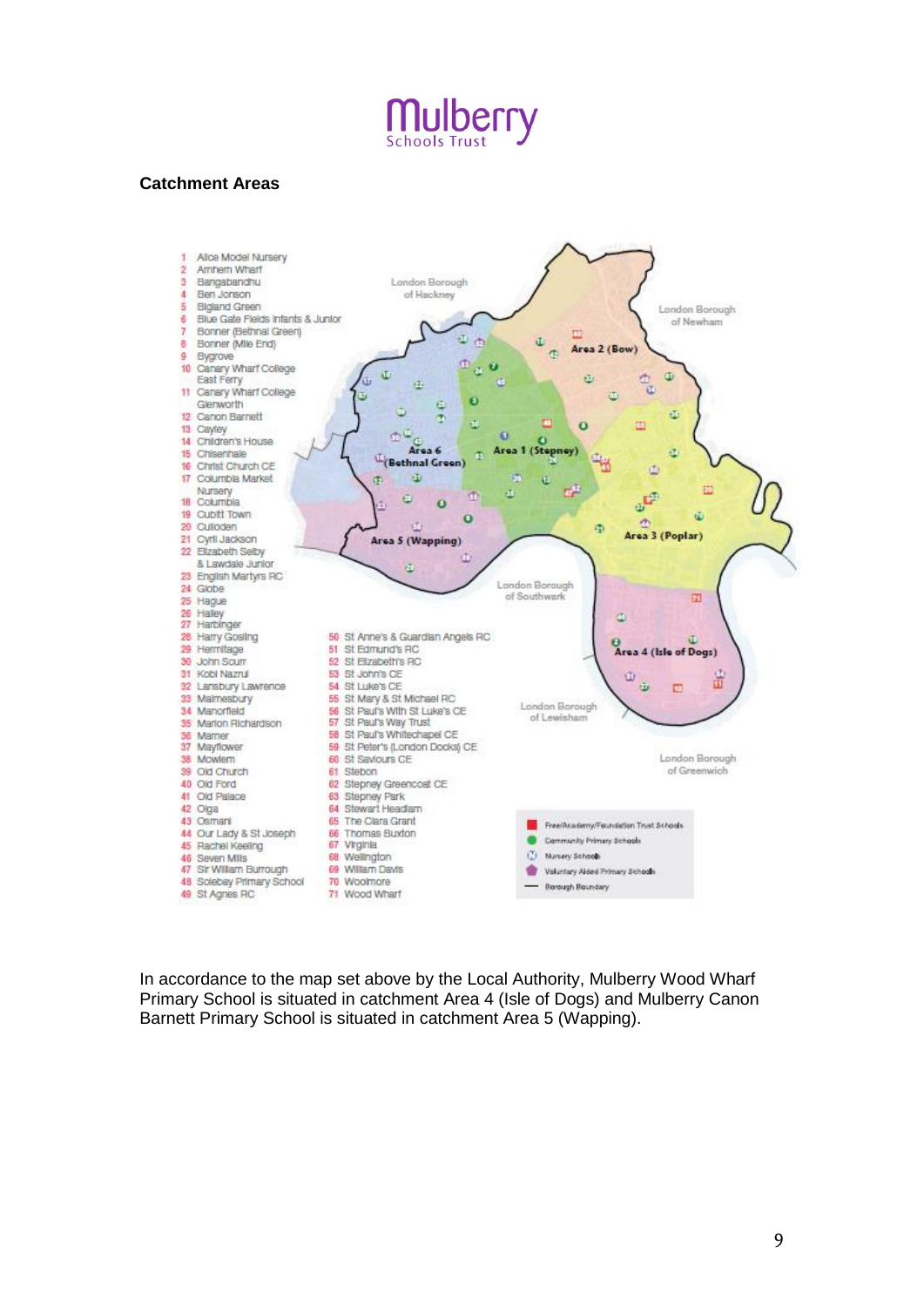

# **Catchment Area 4 (Isle of Dogs)**